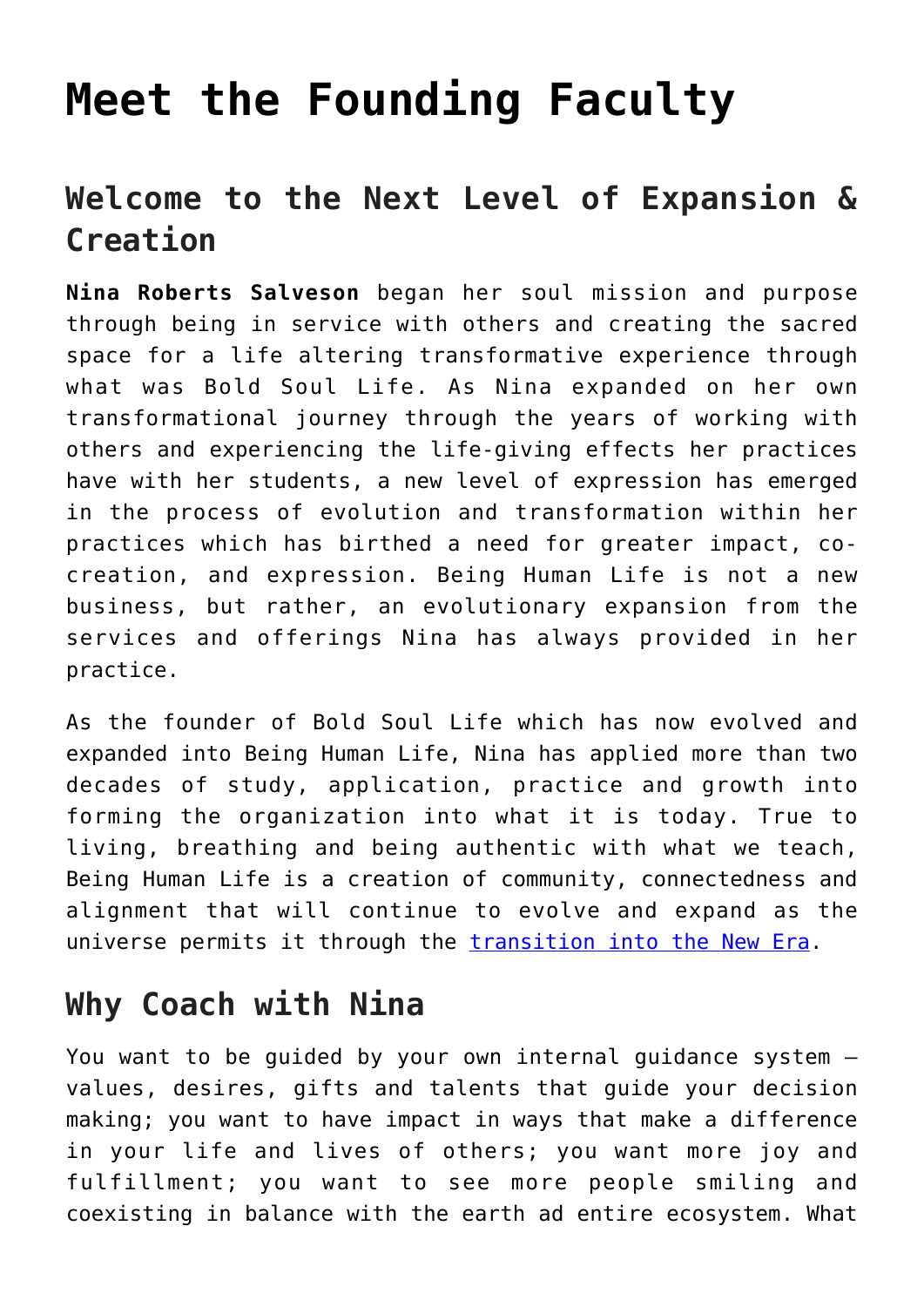you desire, I desire for you. I exist to support and facilitate your process in becoming your more fully expressed version of you…, being human.

For more than 3 decades I have evolved in consciousness, business and service as a transformational life and leadership coach, catalyst for metaphysical and transpersonal healing and emotional/psychospiritual development.This is just a label, a role and a title. But the distinctions are revealed in the fact that humans evolve from the inside-out. Doing what we "do" is mostly a process and outcome of who we choose to 'be." As I have evolved, so too has the depth of [my service,](https://staging.beinghumanlife.com/work-with-nina/) beginning with the creation of Life Rhythms Inc. in 1997, flowing into Enso Yoga, Coaching and Wellness Center in 2005, merging into Bold Soul Life in 2012 and fusing as Being Human Life in 2016.

While these are just references, names and distinctions I have presented to the world, they reflect over 30 years of my inner-to-outer transformation and growth as I have assisted and supported hundreds of beautiful humans on their path to becoming even more radiant, fully expressed in being human.

Being Human Life is not a new business, it is simply a more fully expressed, deeper reveal of my own growth, maturation, and a readiness to lean in, and to face head-on, the new emerging era calling for new narrative, new paradigms supporting BEING HUMAN, community, and leadership.

## **Expansion Though Collaboration & Co-Creation**

Nina and Michele Rae, founder of [The Center Within,](http://www.centerwithin.com) began a collaborative partnership in the co-creation of the four month Being Human Deep Dive Immersion and the Entelechy Institute. They both hold advanced degrees and are board certified coaches, instructors and facilitators in the field of Deep change, Transformation, Spiritual and Emotional development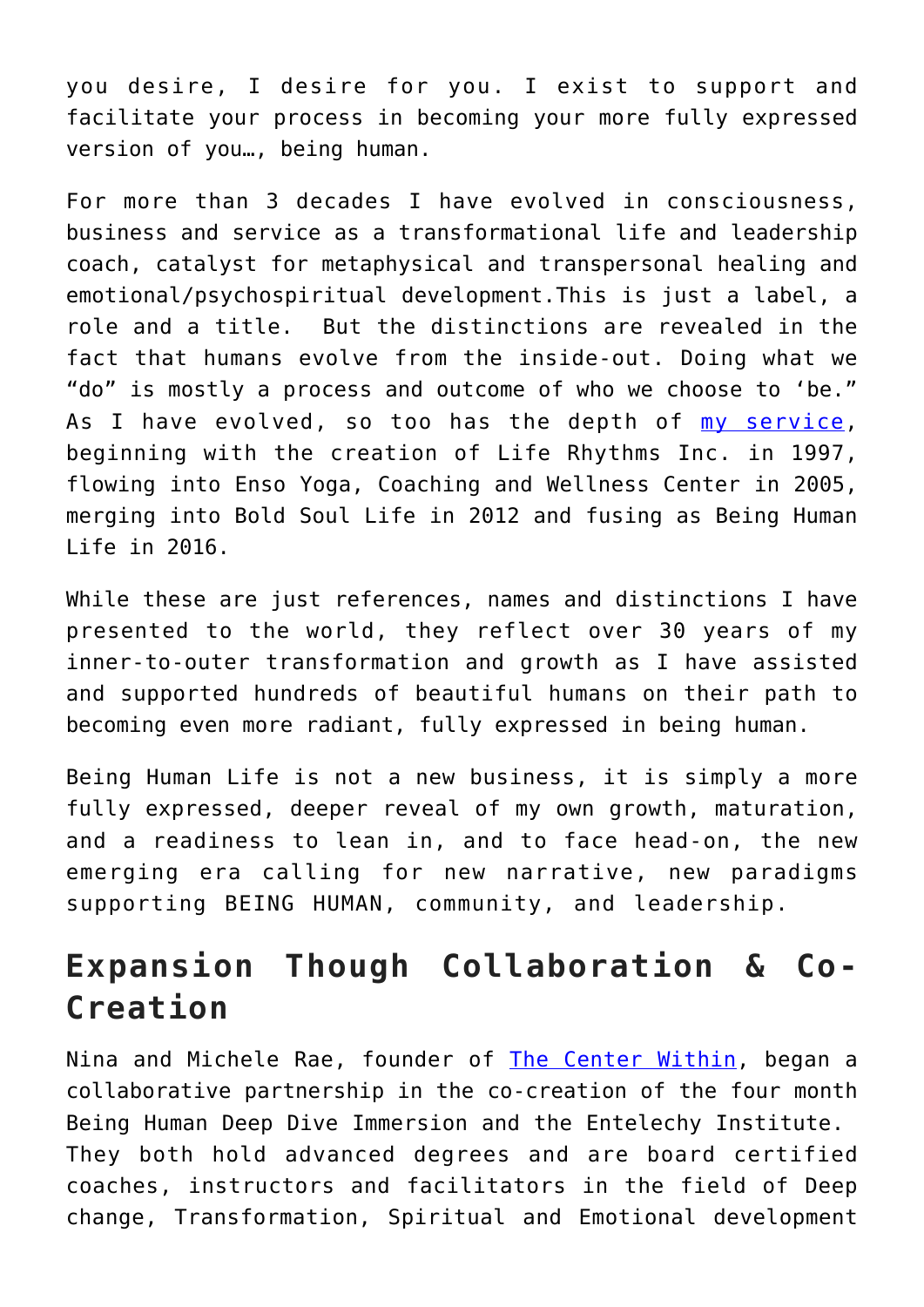and Self Generative leadership. With decades of collective experience and work with hundreds of individuals, groups and organizations, Nina and Michele have pivoted into the new emerging era.

Humanity is transitioning into a New Era. Leaders, teachers, healers and coaches committed to community during this transformative time on the planet are guided and supported by Nina and Michele's extensive experience in business, leadership and coaching experience fused with their vision of optimal new systems emerging. They weave cutting edge wisdom from the ever-expanding new mind-body science, as well as the unified quantum field and the selforganizing, organic intelligence that is energy, into their exclusive one-of-a-kind programs.

Their offerings include online courses, virtual immersions, five-day live immersions and week-long advanced retreats. Nina and Michele have harnessed a new model of transformational processes fostering deep and sustainable change. Their clients, groups and students experience a profound evolving expansion of energy and perspective, optimal alignment of their body-mind to their authentic self and expanded heart intelligence. This frees and enables the creation of a consciously coherent life that is congruent with the awakened soul, mind, body and heart.

#### **Meet the Faculty**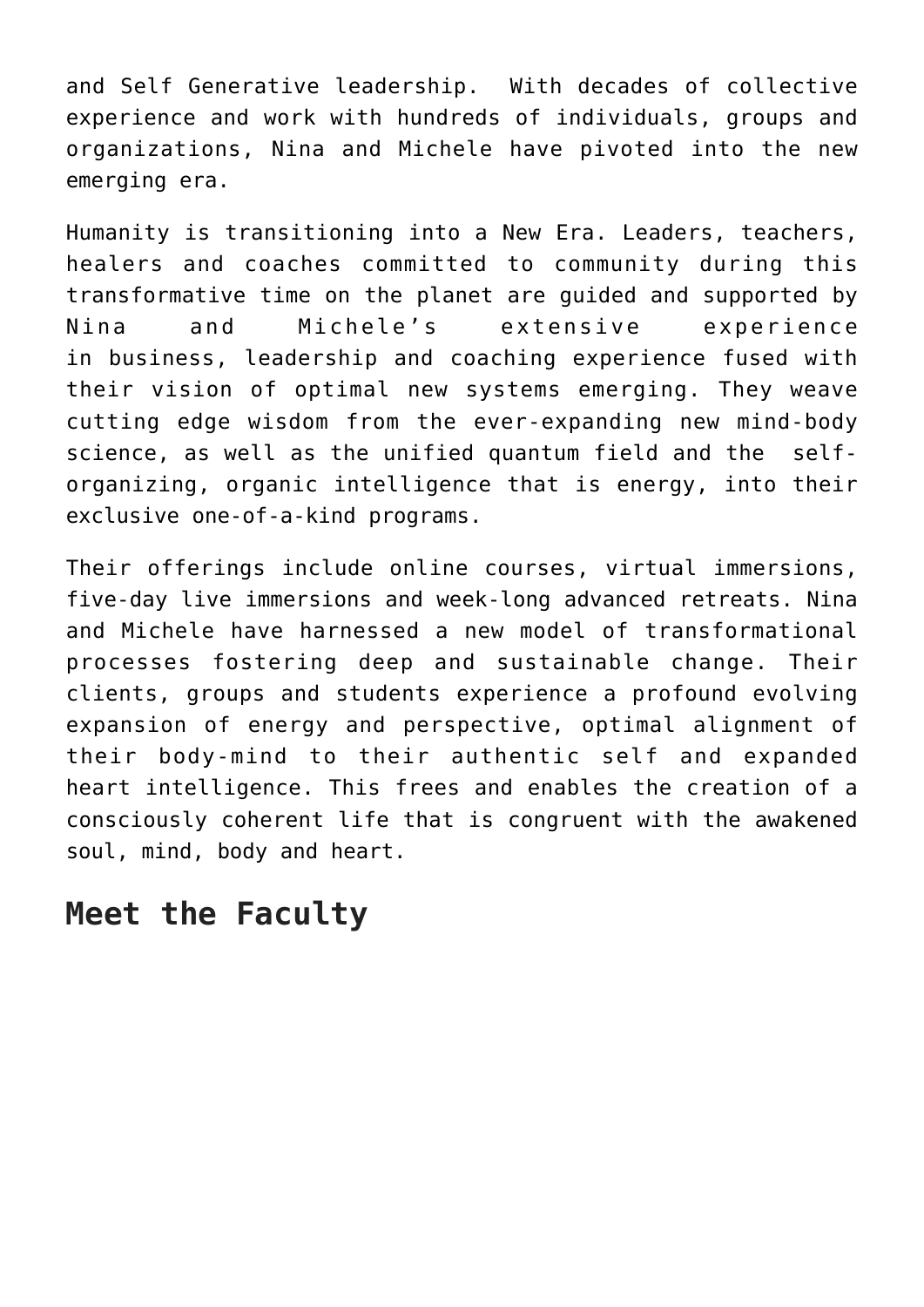

#### **Nina Roberts Salveson Founder / Faculty Lead**

Transformational Evolutionary Coach, Trainer, Speaker and Facilitator

[Learn More About Nina](http://beinghumanlife.com/faculty_members/nina-roberts-salveson/)



#### **Michele Rae Faculty Member**

Master Transformational Coach